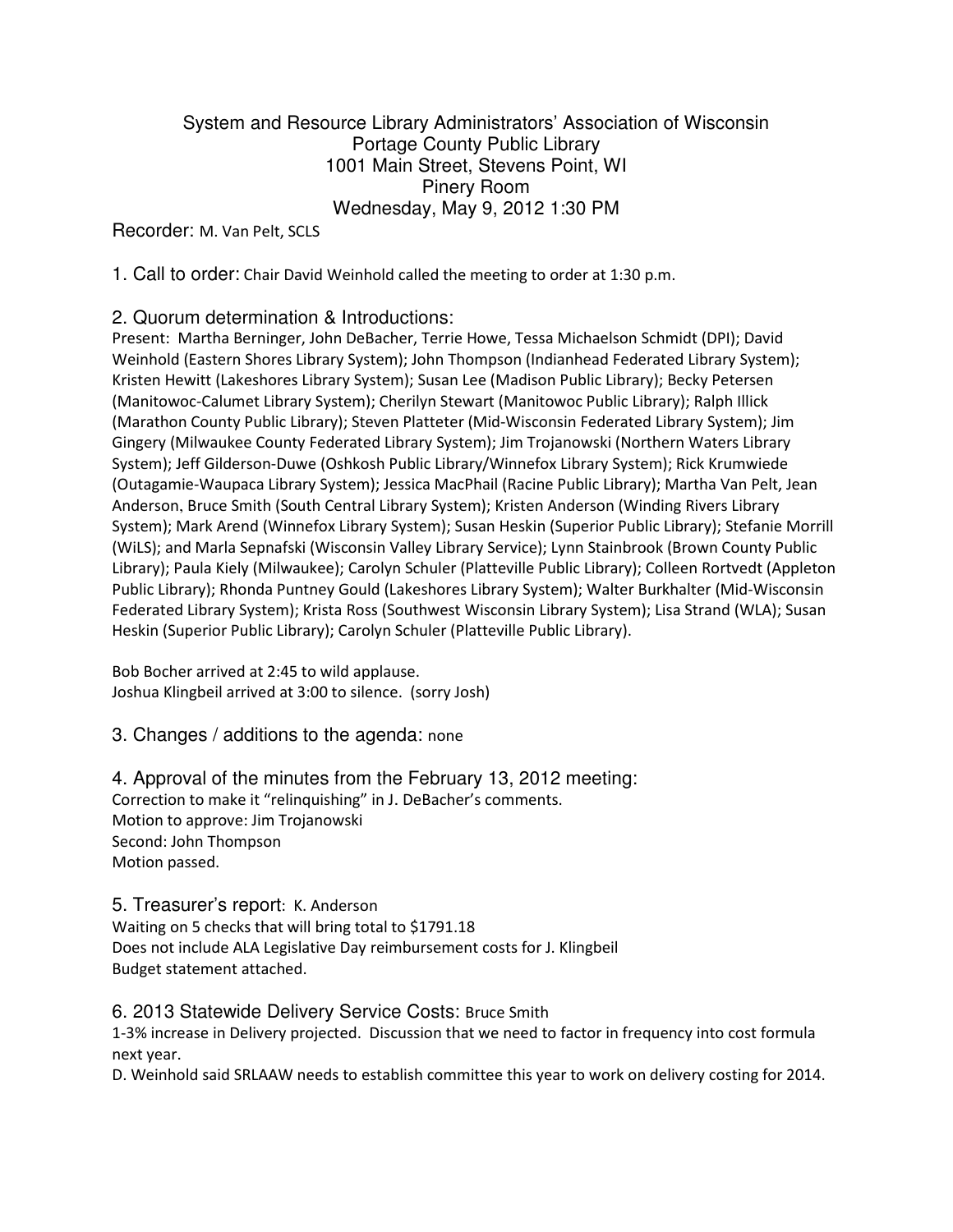# COLAND Send a Book to Prison Project

#### What is it?

COLAND is working on a project with the Department of Corrections to have new books donated to prison library collections.

How will it work?

- The donations will handled by churches around Wisconsin.
- The donations would be dropped off by the church group at their local public library.
- PL System delivery services will pick up donations at member libraries and bring to system headquarters.
- Statewide delivery service will pick up donations at PL System headquarters and take to DOC headquarters in Madison.
- DOC will disperse donations out to correctional institutions.

#### Who?

- COLAND
- DOC
- Wisconsin Council of Churches
- The Prison Ministry Project
- Wisconsin Libraries' Delivery Network

#### When?

• May begin the end of summer. The project will be ongoing. The idea is groups within churches will take this on as a project and likely will do book drives so it won't be a constant flow.

#### What's already happened?

- COLAND requested Tony Evers to write a letter to Gary Hamlin requesting to do this project. DOC approved.
- A pilot of this was run, without the library delivery component.
- Two initial meetings have been held by COLAND member Bob Koechley, two members of the Prison Ministry Project, the director of the Wisconsin Council of Churches and Bruce Smith

What still needs to happen from libraries?

- All PL Systems' delivery services need to agree to handle the donations on their routes.
- Bruce Smith would coordinate with delivery contacts at PL Systems to organize logistics throughout the delivery chain.

#### What's the Win-Win?

- COLAND and Libraries an outreach project that aligns with our missions and a partnership with Wisconsin churches to promote the message of support for public libraries.
- DOC Free books for their prison collections.
- Wisconsin Council of Churches a positive outreach project that helps their members.
- The Prison Ministry Project a promise from COLAND to work with DOC to allow all prison libraries access to ILL Delivery.

L. Stainbrook sees this as an opportunity that she would like to be part of.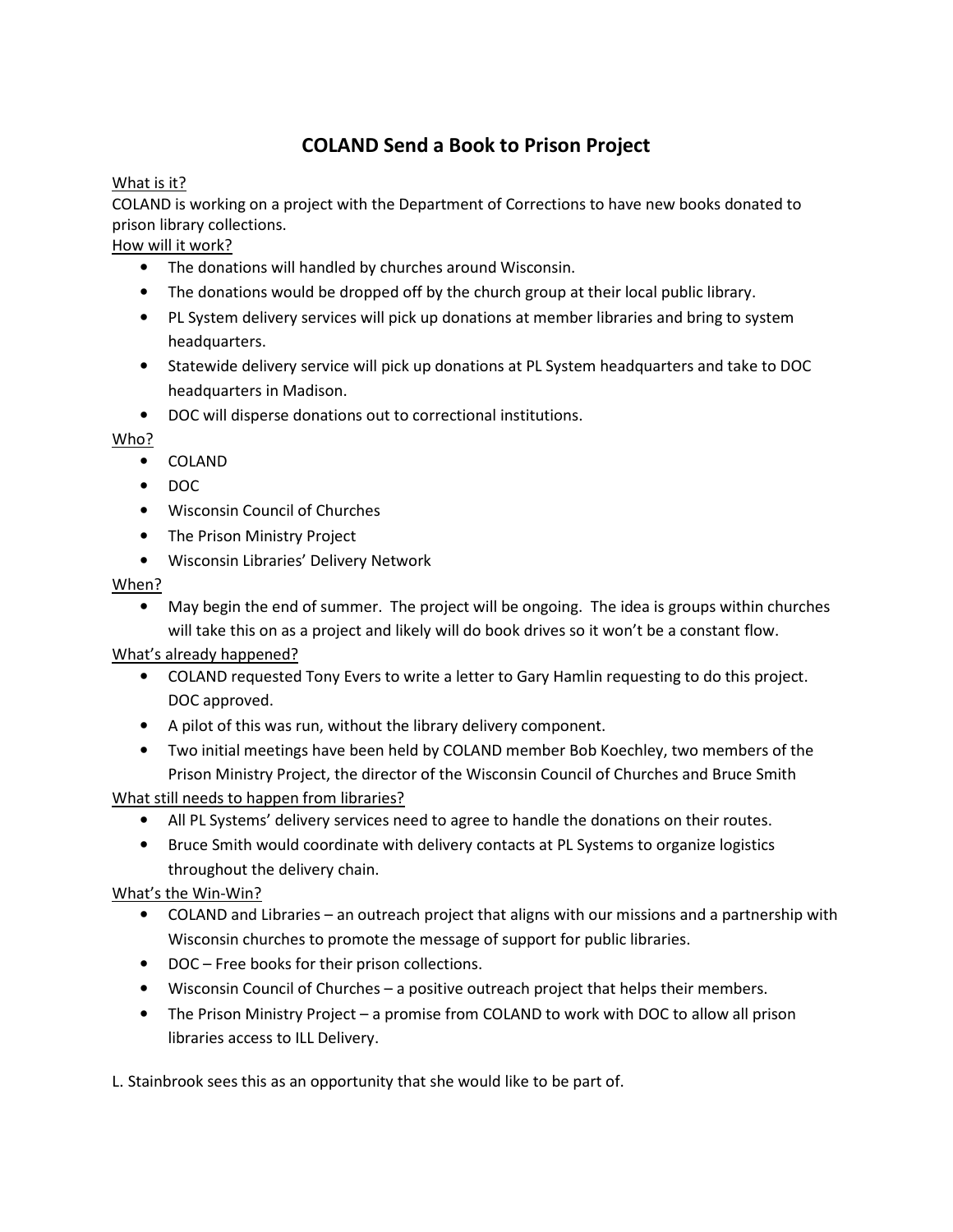7. National Legislative Day Report: M. Van Pelt and R. Puntney Gould reported. Joshua Klingbeil, (WPLC rep) submitted a written report. [Attached.](http://www.srlaaw.org/documents/LegislativeDayReport5-9-12.pdf) 8 representatives from WI attended

#### 8. Library legislation review task force – DLT

J. Debacher: More loss of DPI staff with B. Bocher's retirement. Regarding the Legislative Task Force, J. Debacher is looking to make sure various state regions, cross-purpose services, systems and libraries are involved. He needs volunteers from small and medium size libraries. He is looking at a core group of 15- 17 people. He would have subcommittees do issue papers. With the low body count at DPI he hasn't had much time to work on it. His old position is still vacant. They had interviews and they are now narrowed down to final applicants. He hopes to know more next week. He will let systems know who he needs in the near future and systems can try to get volunteers. J. Debacher will run the task force. Legislators will be involved; one from each side of the aisle. Focus on statutory system requirements. L. Stainbrook asked for a mission statement. J. Debacher: "Systems are funded by the Universal Service Fund, duties should be more closely related & justifiable under that funding source. " (2008 all funding came under USF). He continued with comments that technology in 1971 was very different than the landscape now. He wants to be able to make changes without throwing the baby out with the bathwater. Keep systems vital and justifiable, part of the vibrant public library environment. Other work groups would investigate other issues.

J. McPhail: Could the group investigate alternative funding?

J. Debacher: Possibly, Chapter 43 currently does not refer to any funding sources for systems.

#### 9. Library Director's Boot Camp project: Jim Trojanowski

There is another partner organization with this project that is not participating as hoped; so no date has been set. Lisa Strand of WLA volunteered to help with finding a location after WAPL is over. Suggestions for topics will be posted to the SRLAAW list. Limit to 6.

#### 10. Legislative proposals:

Alternative County Library Tax Exemption proposal: D. Weinhold: Ozaukee legislator is still pushing for it.

#### Other issues.

11. Legislative Audit Bureau Library System Broadband and Internet Survey: Bob Bocher Passed in last year biennial budget, audit on going and has to be done January 1, 2013. DPI working on questions and sent survey to systems. All systems surveys returned except from Waukesha. Bob is fairly positive that the audit will come out clean.

#### 12. The WiscNet/UW situation: Bob Bocher

B. Bocher has been on board since 2000. Been meeting weekly with a sub-committee researching breaking WiscNet & UW. Regents will take up recommendation at June meeting of new governance structure. Must be done by July 1, 2013. Bill to extend deadline to 2014 failed. 2013 deadline should be met on time.

13. Gates "Edge" Benchmark: Bob Bocher

Beta testing on benchmarks that deal with technology and libraries.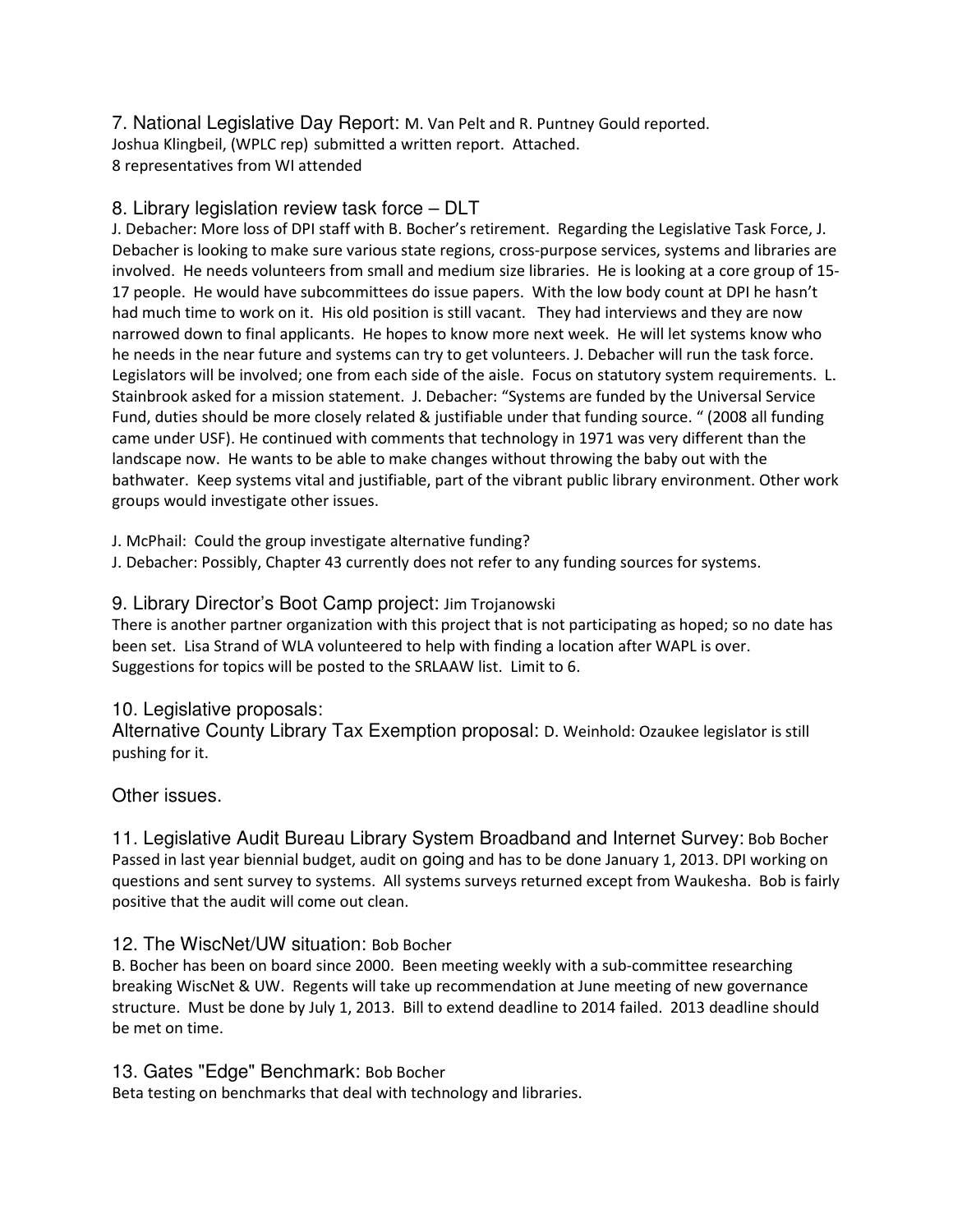14. Reports from affiliated members on items not covered in agenda.

WiLS: May 30 Peer Council David Whitehair speaker

WiLS World July 25 & 26 Marshall Breeding speaker

Debuted new continuing education program "Libraries at the Digital Tipping Point" They will repeat it for others.

Sara Gold starting August public libraries renewal for databases.

World Cat renewals this is the last year for WiLS to handle. OCLC will take over in the future. They can give one price no matter if people drop out.

P. Kiely 's term on WiLS Board expires, looking for new public library board member. Contact Stef with nominations of public librarians who are not members of SRLAAW.

Level 1 -3 membership – will eliminate those levels and replace with base and then additional "service packages"

System membership will include all libraries in the system.

Database service will change the way they handle it.

## WPLC

J. Trojanowski thanked Sara Gold and Jeff Gilderson-Duwe for their help on the webinar on the buying pool. There is a proposal to not include Advantage accounts statistics in overall accounting. Stef Morrill is working on it. She will send out information soon. Advantage accounts will be discussed at the next WPLC meeting. Josh Morrill has completed survey on users and non-users for WPLC. Final report will be forthcoming.

# DLT.

J. Debacher recently wrapped up Project Compass Workshops in D.C. Will attend a pre-conference ALA program with M. Berninger on the roles of libraries in future. "Bold Visions and Collective Capacities" M. Berninger has 1 open position Content management librarian/ BadgerLink coordinator. There were no significant changes from the ILL review committee

T. Howe is working on the new LSTA 5 year plan. New plan filed by end of June. She completed the review of last 5-year plan. A new LSTA area of focus is on digital literacy. T. Michaelson Schmidt is looking at LSTA with T. Howe and redesigning an online venue to make the application process more accessible. Will be hosting the WI Youth Services Leadership Development Institute for Public Youth Services Librarians. It is a 3-day workshop for non-MLS librarians.

#### WLA

Had to leave early to work at WAPL .

#### 15. Around the table—what's happening in libraries & systems

Paula Kiely reported the Milwaukee Public Works & Development Departments approved an agreement for redeveloping East library property, demolish and rebuild 16,000 sq ft library with 100 apartments on top.

D. Weinhold Cedarburg building new library, will move into temp hq, demolish existing and build new on site.

\$1.5 million for engineering for Brown County library approved.

Recognition of Retirements and their Service to Wisconsin's Libraries.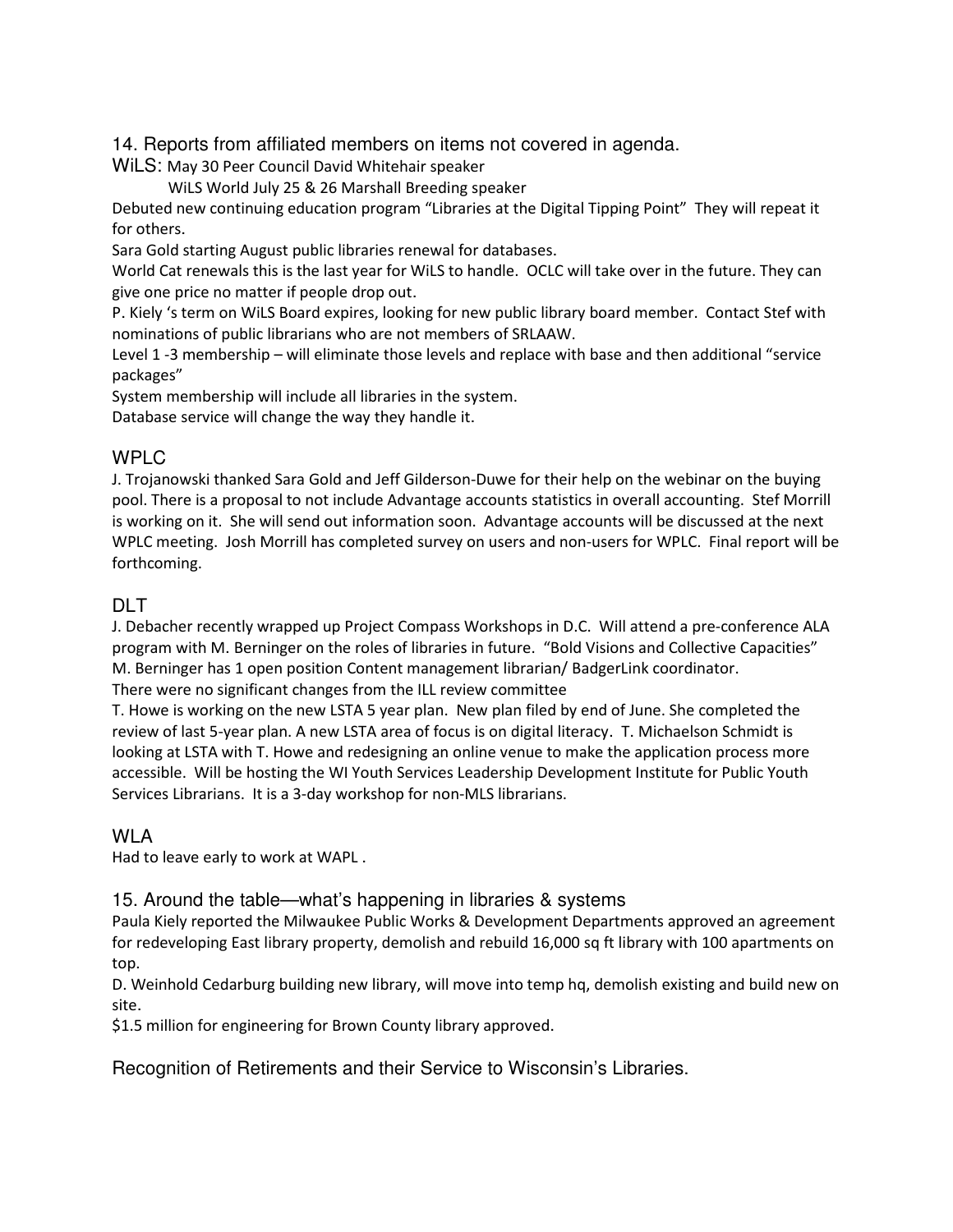B. Bocher: May 18 is his last day. He appreciated working with librarians for last 30 years and in public service for 37 years. 1<sup>st</sup> manager of WISCat. Has confidence in our future. Mark Arend brought a cake.

June 8 last day for David Weinhold.

Change of SRLAAW leadership Rick Krumweide continues as patriarch of systems and is now chair of SRLAAW.

16. Set date and location for next meeting

Summer meeting - August 10, 2012, Wausau - invitation from Heather Eldred for prior evening festivities.

WLA Conference meeting - October 22 in the afternoon in La Crosse.

17. Adjourn and cake was cut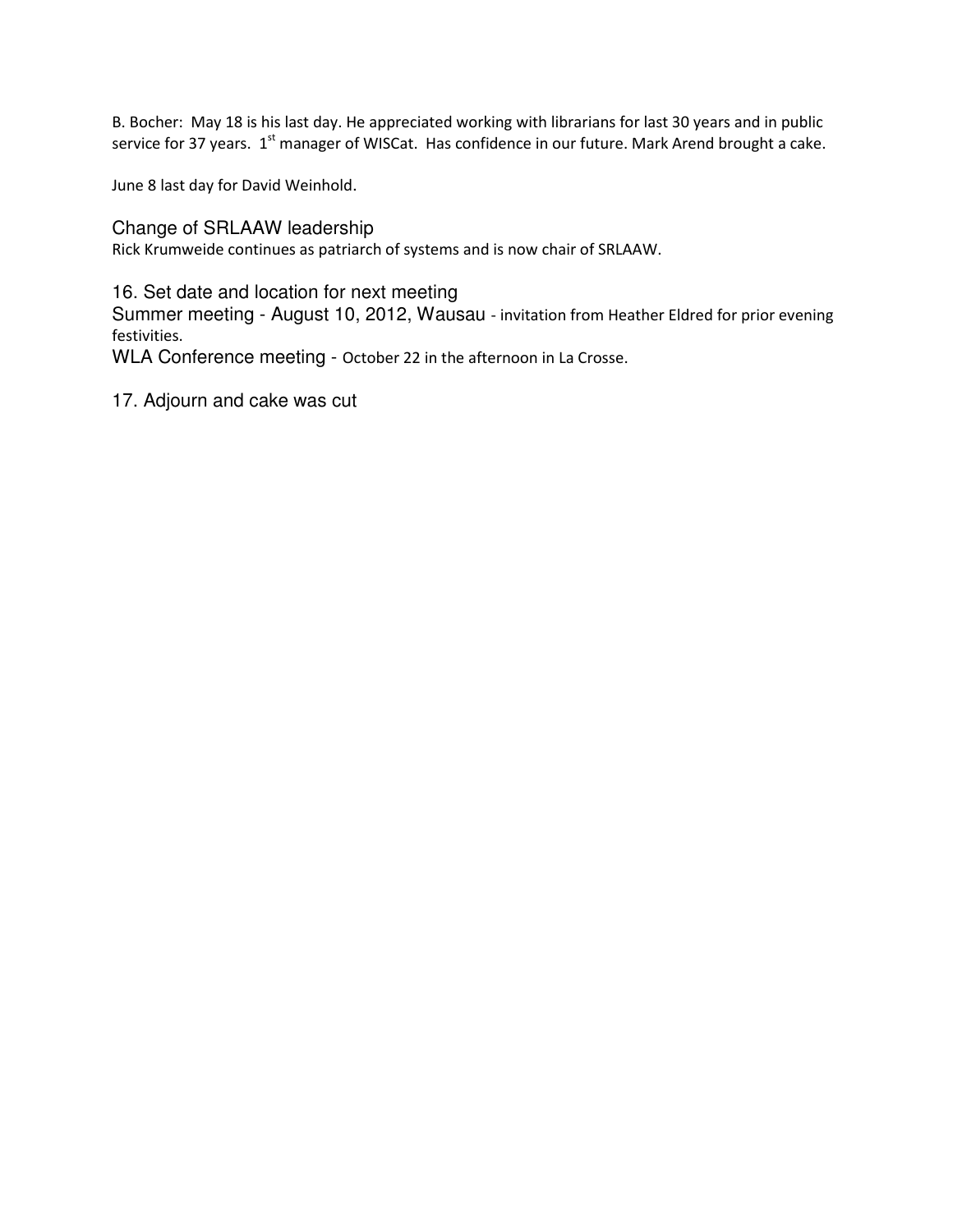# **SRLAAW**

# **Treasurer's Report**

May 9, 2012

The SRLAAW meeting funds are deposited in a segregated account in the LGIP under the auspices of the Winding Rivers Library System. Reimbursement for eligible expenses can be obtained by providing receipts to WRLS.

| Activity                                       | Credit   | Debit    | <b>Balance</b> |
|------------------------------------------------|----------|----------|----------------|
| Funds as of Dec. 31, 2008                      |          |          | \$1,045.91     |
| Fee payments for 2009                          | \$800.00 |          | 1,845.91       |
| Expenditures in 2009                           |          | \$981.75 | 864.16         |
| Funds as of Dec. 31, 2009                      |          |          | 864.16         |
| Fee payments for 2010                          | \$800.00 |          | 1,664.16       |
| Expenditures in 2010                           |          | \$0      | 1,664.16       |
| Funds as of Dec. 31, 2010                      |          |          | 1,664.16       |
| Fee payments for 2011                          | \$750.00 |          | 2,414.16       |
| 2011 interest income as of report              | 2.67     |          | 2,416.83       |
| Expenditures in 2011                           |          | \$1000   | 1,416.83       |
| (WPLC Survey \$1000)                           |          |          |                |
| Funds as of December 31, 2011                  |          |          | 1,416.83       |
| Fee payments for 2012                          | \$550.00 |          | 1966.83        |
| 2012 interest income as of report              | .48      |          | 1967.31        |
| <b>Expenditures in 2012</b>                    |          | \$426.13 | 1541.18        |
| (2/13/12: Mtg. room and refreshments \$426.13) |          |          |                |
| Funds as of May 2, 2012                        |          |          | \$1541.18      |

Respectfully submitted,

Kristen Anderson **SRLAAW Treasurer**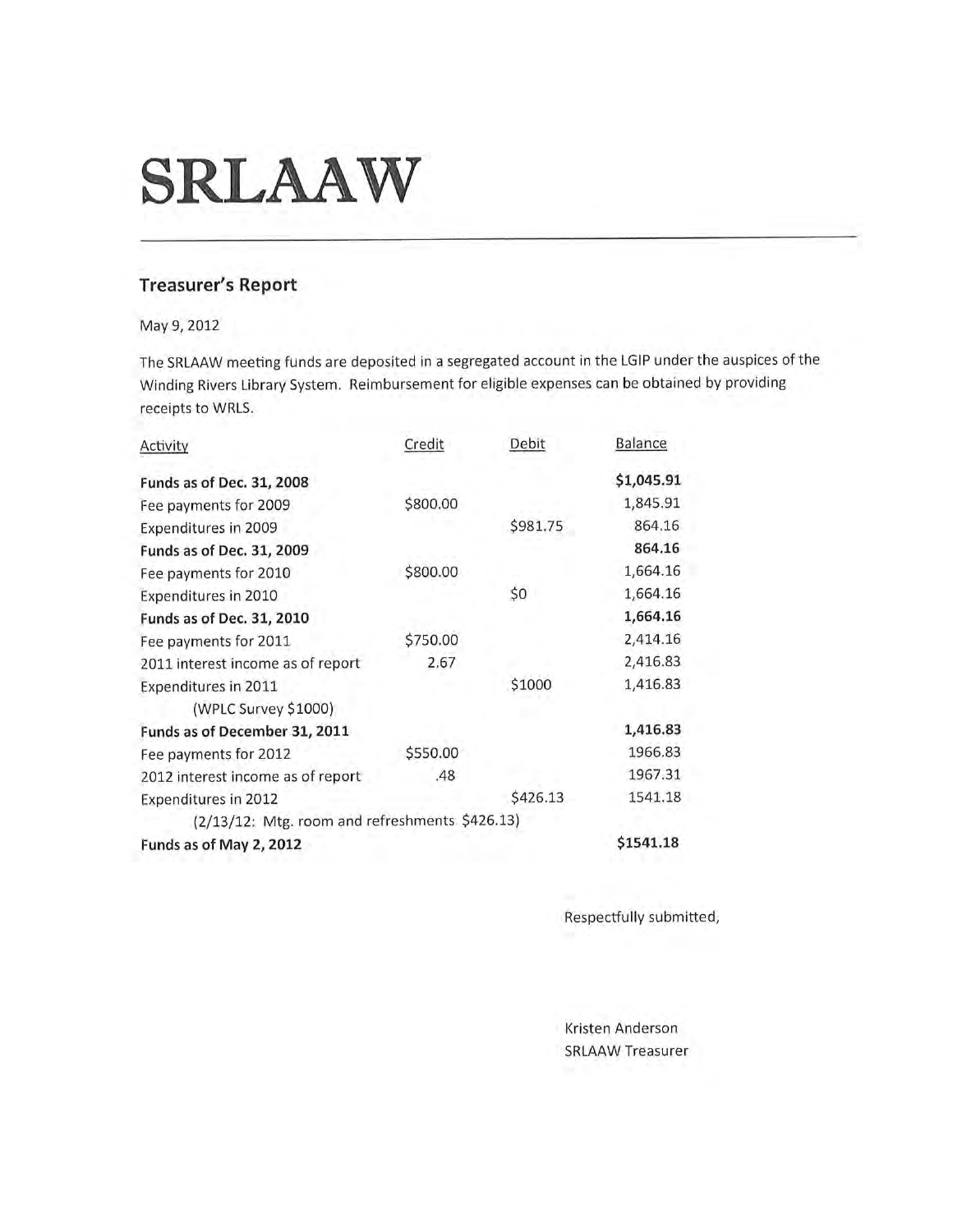# **Report on National Library Legislative Day for SRLAAW**

Joshua Klingbeil - Wisconsin Valley Library Service

First and foremost, I would like to thank SRLAAW for its confidence and sponsorship. My experience at the 2012 National Library Legislative day was definitely enlightening and personally rewarding. I tend to go into these things with a bit of skepticism and this was not different. However, by the end of the visits on Tuesday, I realized that similar to the State version of Legislative Day, much of the benefit is in learning from the legislators and/or their staff just where the reality of the situation lies.

The Briefing on Monday was very helpful. The stage was set by members of Penn Hill Group, an advocacy and policy consulting firm, Mike Gentile, an Appropriations Committee staffer, and several key ALA officers and members. They painted a picture of the political landscape that fit in well with my current understanding of Washington politics. Basically, hope for flat budgets at best, but be prepared for cuts as congress plays the appropriations prioritization game.

The briefing went into information sharing and laying out ALA's position on specific issues:

- LSTA Federal Funding ALA asks the President and Congress for level funding for FY2013
- IAL (Innovative Approaches to Literacy) Funding ALA asks the President and Congress for level funding for FY2013.
- Cybersecurity and Surveillance ALA recommends against the passage of all pending cybersecurity bills unless major changes are made. Note: Per Rep. Kind's office, several of the changes mentioned for CISPA (H.R. 3674) had already been addressed in committee by the time we spoke with staffers the next day).
- FRPAA (Federal Research Public Access Act (S. 2096/H.R. 4004) ALA strongly supports the 2012 FRPAA which would mandate open access to research documents (after a moratorium period) for any publications generated for research in organizations receiving certain levels of federal funding. The sell ... "Why should taxpayers have to pay for the research publications twice?"
- ESEA (Elementary and Secondary Education Act) Reauthorization ALA urges Congress to reauthorize the ESEA with several provisions incorporated.
	- o Maintain dedicated federal funding for school libraries.
	- o Include provisions under Title I state and local plans and the Race to the Top Fund to establish a state goal of having a school library staffed by a state-licensed school librarian in each public school.
	- o Allow state and local professional development funds to be used for recruiting and training school librarians.

By the time we got to Rep. Kind's office, I was into the full swing of things, and working on getting that information value (mentioned above) from the staffers as much as delivering my part of our message. I was still getting mixed up between IAL and ESEA conversations so unfortunately I'm not 100% sure of this but I believe it was the ESEA which it seemed would not even be reauthorized, much less have the requested provisions added.